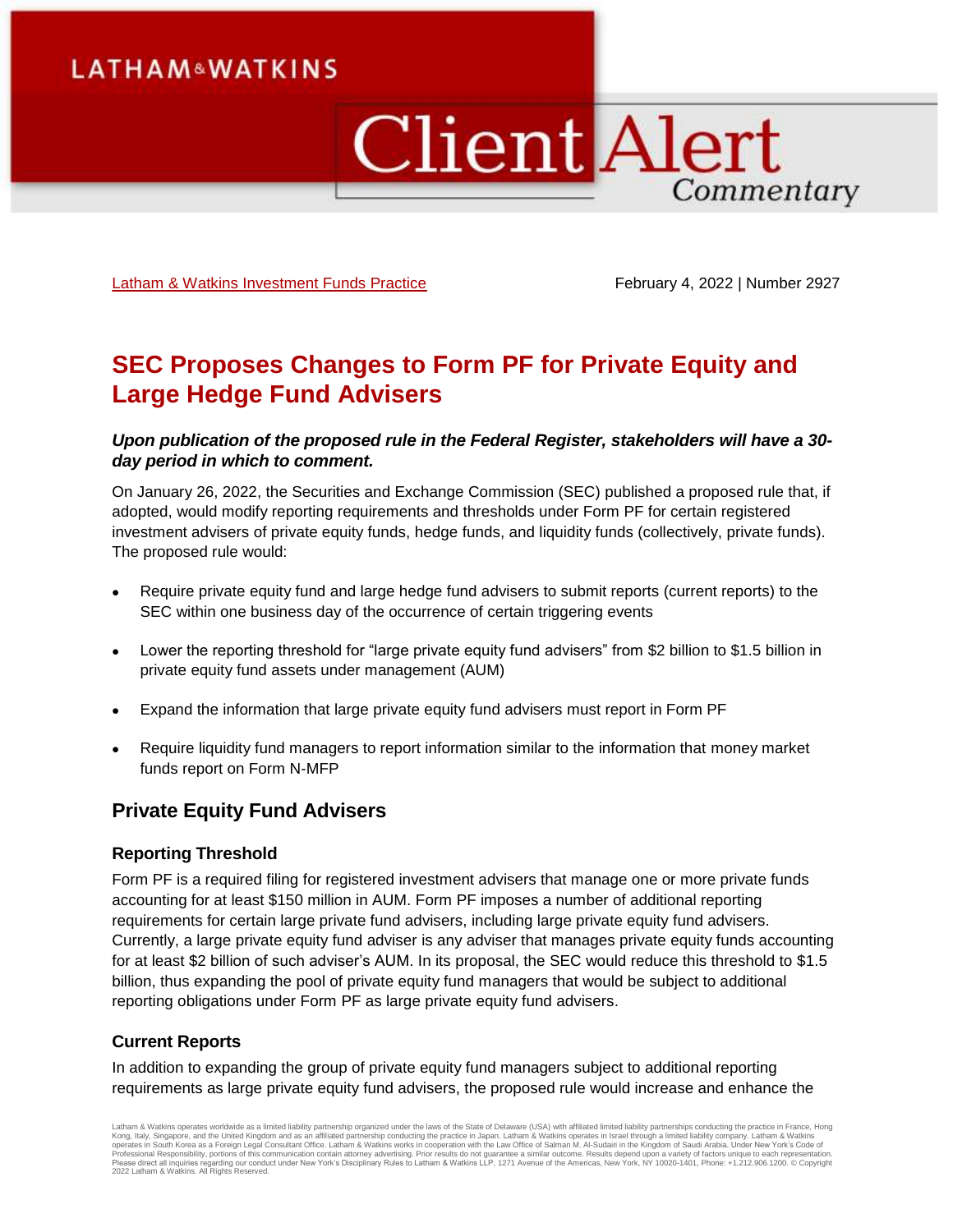reporting requirements for private equity fund advisers. One such proposed amendment would require all private equity fund advisers that are required to file Form PF to file survey-style reports with the SEC within **one business day** of the occurrence of one or more events, including:

- Adviser-led secondary transactions
- General partner or limited partner clawbacks
- Removal of a fund's general partner
- Termination of the investment period of a fund
- Termination of a fund

#### **Additional Disclosures**

The SEC's proposed rule would also increase the additional information large private equity fund advisers are required to provide in Form PF. Proposed amendments would add prongs for each private equity fund advised by the manager relating to:

- The fund's investment strategies, including an estimate of the percentage of investment capital deployed for each such strategy
- Restructuring or recapitalization of portfolio companies subsequent to the completion of the fund's investment period
- Investments in portfolio companies in which another fund advised by the manager or such manager's related persons invested in a different class of securities
- Use of leverage at the fund-level
- Financing of or extension of credit to portfolio companies by the manager or the manager's related persons
- The fund's controlled portfolio companies (CPCs) and the borrowings and liabilities of such CPCs

## **Large Hedge Fund Advisers**

#### **Current Reports**

The SEC's proposed rule would also impose current reporting requirements on large hedge fund advisers, requiring such managers to file current reports with the SEC within **one business day** of the occurrence of events relating to one of the following:

- Extraordinary investment losses over a rolling 10-business-day period
- Significant increases in the total dollar value of margin, collateral, or an equivalent over a rolling 10 business-day period
- Receipt of a notice of default by the fund on a call for margin, collateral, or an equivalent, resulting in a deficit that the fund will not be able to cover or address by adding additional funds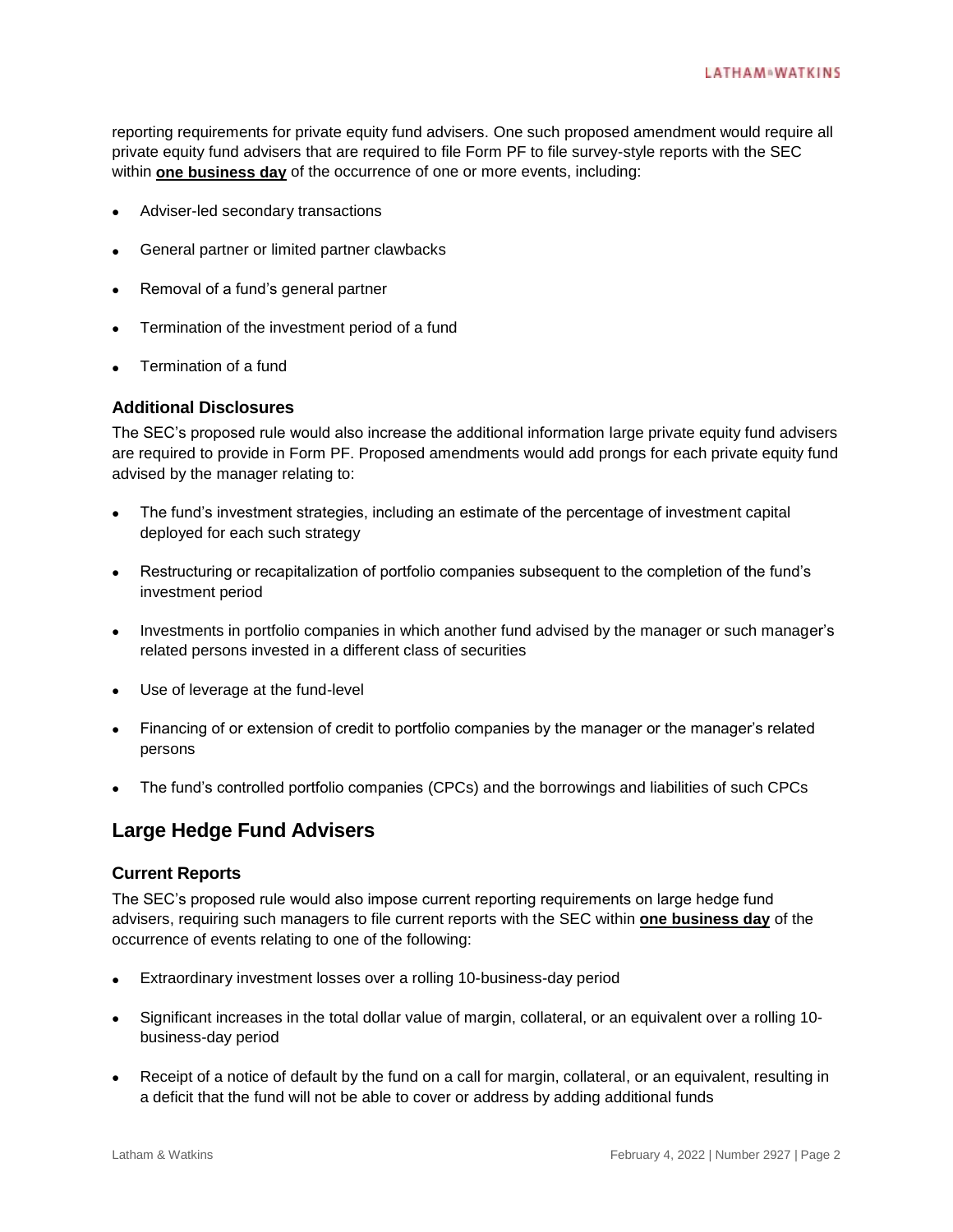- A determination by the manager that a fund is unable to meet a call for margin, collateral, or an equivalent
- Default by a fund's counterparty on call for margin, collateral, or an equivalent or other payment
- A material change in the relationship between a fund and one or more of its prime brokers
- Significant decline in unencumbered cash over a rolling 10-business-day period
- Significant disruption or degradation of a fund's key operations
- Various events concerning withdrawals and redemptions

# **Large Liquidity Fund Advisers**

#### **Modified Reporting**

In addition to the proposed enhanced reporting requirements for large private equity and hedge fund advisers, the SEC's proposed rule would modify current reporting requirements for large liquidity fund advisers to substantially track the information filed by registered money market funds with the SEC, in particular the information captured in Form N-MFP.

## **Conclusion**

If implemented, the proposed rule could significantly increase the reporting burden under Form PF for private fund managers by expanding the group of advisers with additional reporting requirements, imposing immediate reporting requirements on all private equity fund managers and all large hedge fund managers required to file Form PF upon the occurrence of various triggering events, and increasing the volume of information large private fund managers must provide in the form.

The proposed rule will be open for comment for a 30-day period upon publication in the Federal Register.

If you have questions about this *Client Alert*, please contact one of the authors listed below or the Latham lawyer with whom you normally consult:

**[Laura N. Ferrell](https://www.lw.com/people/laura-ferrell)** laura.ferrell@lw.com +1.312.876.7616 Chicago

#### **[Nabil Sabki](https://www.lw.com/people/nabil-sabki)**

nabil.sabki@lw.com 1.312.876.7604 Chicago

**[Daniel A. Filstrup](https://www.lw.com/people/daniel-filstrup)** daniel.filstrup@lw.com +1.312.876.6511 Chicago